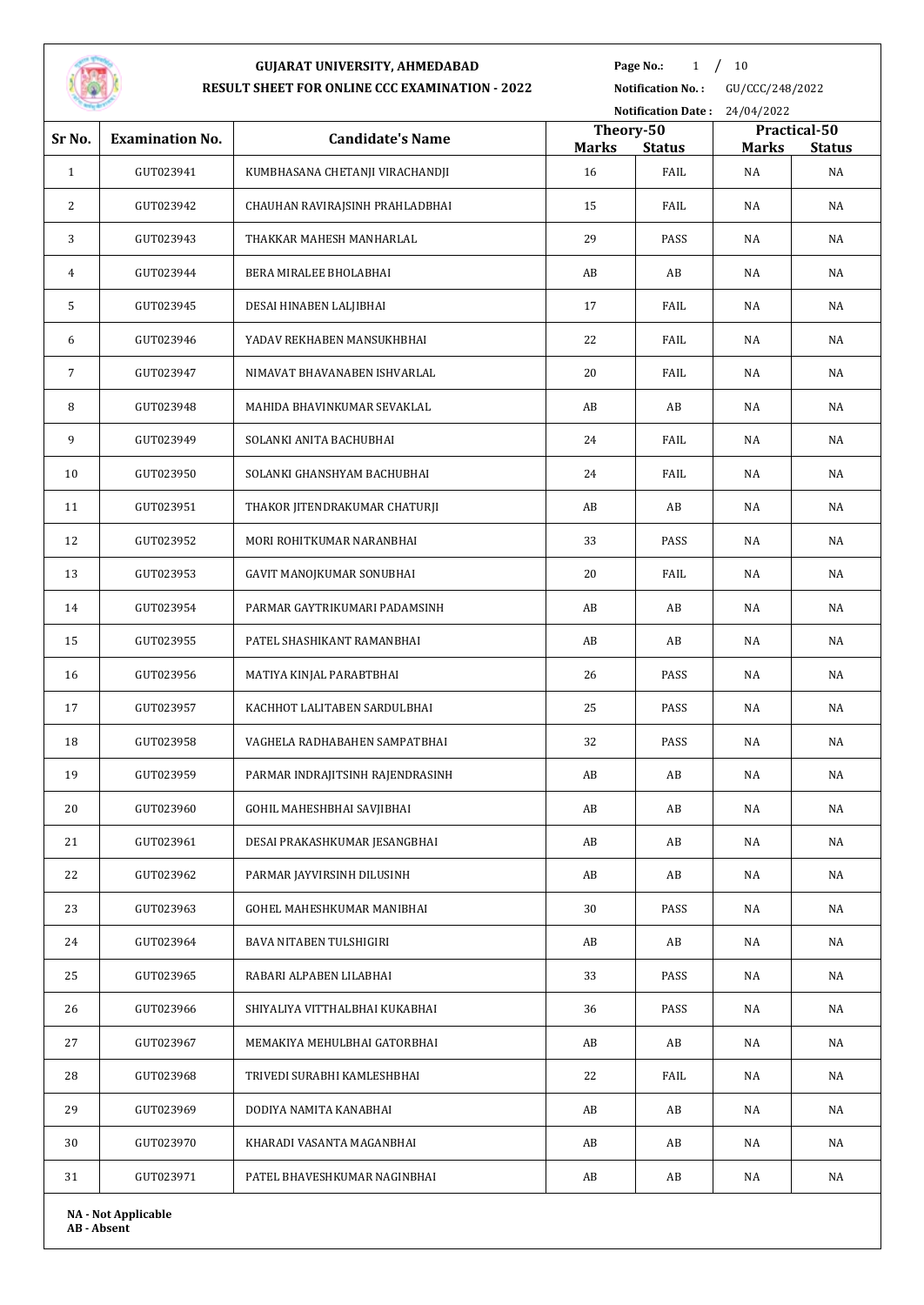

Page No.: 2 / 10

**Notification No. :** GU/CCC/248/2022

|        |                            |                                     |                    |                       | Notification Date: 24/04/2022 |                     |  |  |
|--------|----------------------------|-------------------------------------|--------------------|-----------------------|-------------------------------|---------------------|--|--|
| Sr No. | <b>Examination No.</b>     | <b>Candidate's Name</b>             | Theory-50          |                       |                               | Practical-50        |  |  |
| 32     | GUT023972                  | DODIYA JITENDRASINH RANJITSINH      | <b>Marks</b><br>25 | <b>Status</b><br>PASS | <b>Marks</b><br>NA            | <b>Status</b><br>NA |  |  |
| 33     | GUT023973                  | CHAUHAN PRITIBEN MANOJBHAI          | AB                 | AB                    | NA                            | NA                  |  |  |
|        |                            |                                     | 25                 |                       |                               |                     |  |  |
| 34     | GUT023974                  | PATEL VANDANABEN DEVIPRASAD         |                    | PASS                  | NA                            | NA                  |  |  |
| 35     | GUT023975                  | VAGHELA KISHORBHAI VITHTHALBHAI     | 28                 | PASS                  | NA                            | NA                  |  |  |
| 36     | GUT023976                  | APARNATHI CHETANGIRI JAYNTIGIRI     | AB                 | AB                    | NA                            | NA                  |  |  |
| 37     | GUT023977                  | CHAUDHARI ANKITKUMAR RAMSANGBHAI    | AB                 | AB                    | NA                            | NA                  |  |  |
| 38     | GUT023978                  | BHATT NIGAMKUMAR SURESHBHAI         | 11                 | FAIL                  | NA                            | NA                  |  |  |
| 39     | GUT023979                  | VANIYA BHAVNA VELJIBHAI             | 32                 | PASS                  | NA                            | NA                  |  |  |
| 40     | GUT023980                  | SOLANKI URMILABEN KUBERBHAI         | 21                 | FAIL                  | NA                            | NA                  |  |  |
| 41     | GUT023981                  | KACHHOT CHANDANI RAMESHBHAI         | AB                 | AB                    | NA                            | NA                  |  |  |
| 42     | GUT023982                  | BHALIYA JANAKBHAI CHITHARBHAI       | AB                 | AB                    | NA                            | NA                  |  |  |
| 43     | GUT023983                  | SOLANKI ROHIT LAKDHIRBHAI           | AB                 | AB                    | NA                            | NA                  |  |  |
| 44     | GUT023984                  | PANSARA SMITABEN BHIMJIBHAI         | AB                 | AB                    | NA                            | NA                  |  |  |
| 45     | GUT023985                  | SOLANKI PAYALBEN DHIRAJLAL          | 24                 | FAIL                  | NA                            | NA                  |  |  |
| 46     | GUT023986                  | CHAUDHARI HIRENKEMAR MAHESHBHAI     | AB                 | AB                    | NA                            | NA                  |  |  |
| 47     | GUT023987                  | PANARA RAMESHBHAI KANJIBHAI         | AB                 | AB                    | NA                            | NA                  |  |  |
| 48     | GUT023988                  | PATEL RINKUBAHEN RAMESHBHAI         | 29                 | PASS                  | NA                            | NA                  |  |  |
| 49     | GUT023989                  | SUNDAVDARA JAYABEN JIVABHAI         | 30                 | PASS                  | NA                            | NA                  |  |  |
| 50     | GUT023990                  | CHAUDHARI PRATIKKUMAR SHANTILALBHAI | 28                 | PASS                  | NA                            | NA                  |  |  |
| 51     | GUT023991                  | USADADIYA ASHISH PARSOTAMBHAI       | AB                 | AB                    | NA                            | NA                  |  |  |
| 52     | GUT023992                  | CHAUHAN DARSHANBHAI BHIMSANG        | 21                 | FAIL                  | NA                            | NA                  |  |  |
| 53     | GUT023993                  | MASANI MAHENDRASINH BHUPATSINH      | 33                 | PASS                  | NA                            | NA                  |  |  |
| 54     | GUT023994                  | JADAV KRUSHNAPALSINH PRABHATSINH    | AB                 | AB                    | NA                            | NA                  |  |  |
| 55     | GUT023995                  | PADHAR DILIPBHAI SUBABHAI           | AB                 | AB                    | NA                            | NA                  |  |  |
| 56     | GUT023996                  | DHADUK MAYUR VALLABBHAI             | 22                 | FAIL                  | NA                            | NA                  |  |  |
| 57     | GUT023997                  | CHAUDHARI HARSIL MAHENDRABHAI       | AB                 | AB                    | NA                            | NA                  |  |  |
| 58     | GUT023998                  | CHAUDHARI CHETANKUMAR RAMJIBHAI     | AB                 | AB                    | NA                            | NA                  |  |  |
| 59     | GUT023999                  | KHARADI PUSHPABEN BHURAJIBHAI       | 20                 | FAIL                  | NA                            | NA                  |  |  |
| 60     | GUT024000                  | BARANDA RAMILABEN MANILAL           | 11                 | FAIL                  | NA                            | NA                  |  |  |
| 61     | GUT024001                  | SONDARAVA MANISHABEN BUDDHILAL      | 22                 | FAIL                  | NA                            | NA                  |  |  |
| 62     | GUT024002                  | SUTARIYA SANGITABEN GALAJIBHAI      | 19                 | FAIL                  | NA                            | NA                  |  |  |
|        | <b>NA - Not Applicable</b> |                                     |                    |                       |                               |                     |  |  |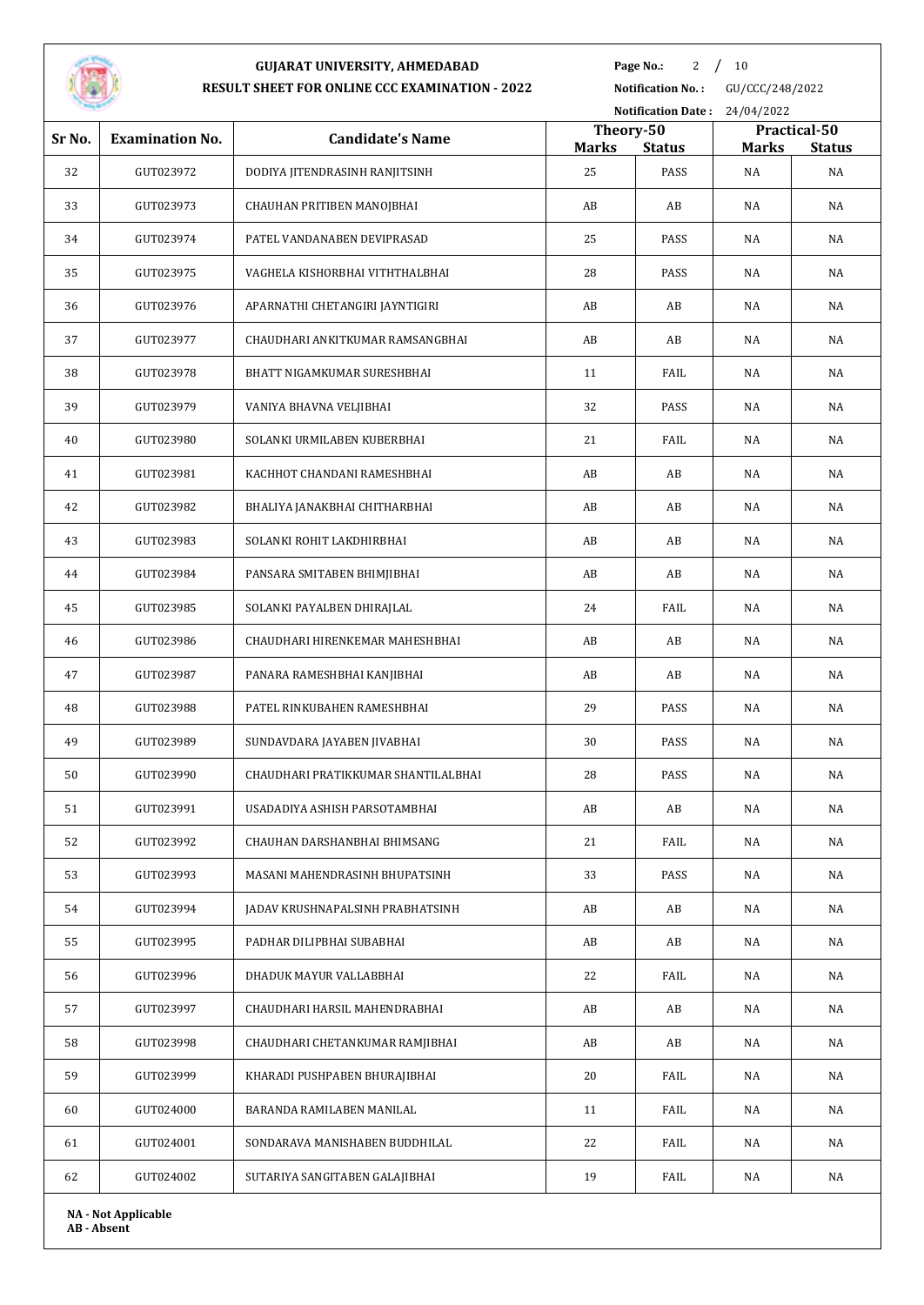

**Page No.:** / 10

**Notification No. :** GU/CCC/248/2022

| <b>STATISTICS</b> |                            |                                    |                           | <b>Notification Date:</b> | 24/04/2022   |                               |
|-------------------|----------------------------|------------------------------------|---------------------------|---------------------------|--------------|-------------------------------|
| Sr No.            | <b>Examination No.</b>     | <b>Candidate's Name</b>            | Theory-50<br><b>Marks</b> | <b>Status</b>             | <b>Marks</b> | Practical-50<br><b>Status</b> |
| 63                | GUT024003                  | CHAUDHARI RAJENDRAKUMAR HEMRAJBHAI | 24                        | FAIL                      | NA           | NA                            |
| 64                | GUT024004                  | SENMA KHUSHBHUBEN SATISHBHAI       | 16                        | FAIL                      | NA           | NA                            |
| 65                | GUT024005                  | GOSWAMI KAJALBEN HARIGAR           | 18                        | FAIL                      | NA           | NA                            |
| 66                | GUT024006                  | VAGHAMASHI BHARATIBEN NATHABHAI    | 26                        | PASS                      | NA           | NA                            |
| 67                | GUT024007                  | BARAIYA CHAMPABEN GHANSHYAMBHAI    | 27                        | PASS                      | NA           | NA                            |
| 68                | GUT024008                  | THAKOR BHARATAJI SOVANJI           | 18                        | FAIL                      | NA           | NA                            |
| 69                | GUT024009                  | HIRANI NITA SHAMJIBHAI             | 24                        | FAIL                      | NA           | NA                            |
| 70                | GUT024010                  | MALEK SHAKILBHAI KAMRUDDIN         | AB                        | AB                        | NA           | NA                            |
| 71                | GUT024011                  | BARANDA SANGITABEN NARANBHAI       | AB                        | AB                        | NA           | NA                            |
| 72                | GUT024012                  | SUTHAR VAIBHAVI ASHOKKUMAR         | 31                        | PASS                      | NA           | NA                            |
| 73                | GUT024013                  | RATHOD JIGNASABEN RUPSINH          | 27                        | PASS                      | NA           | NA                            |
| 74                | GUT024014                  | RAVAL RAMESHBHAI DAHYABHAI         | AB                        | AB                        | NA           | NA                            |
| 75                | GUT024015                  | VARU PRAVINABEN VAJASHIBHAI        | AB                        | AB                        | NA           | NA                            |
| 76                | GUT024016                  | SUTHAR VIJAYKUMAR BACHUBHAI        | 19                        | FAIL                      | NA           | NA                            |
| 77                | GUT024017                  | VASARA BHIKHABHAI ALABHAI          | 29                        | PASS                      | NA           | NA                            |
| 78                | GUT024018                  | BARAD MAHENDRA PRATAPBHAI          | AB                        | AB                        | NA           | NA                            |
| 79                | GUT024019                  | BARIYA DILIPKUMAR DHULABHAI        | 30                        | PASS                      | NA           | NA                            |
| 80                | GUT024020                  | KANADE VISHAL SHARADCHANDRA        | 24                        | FAIL                      | NA           | NA                            |
| 81                | GUT024021                  | KHANDEKA MINAXI KARASANBHAI        | 20                        | FAIL                      | NA           | NA                            |
| 82                | GUT024022                  | GHARADIYA CHAMANLAL KANJIBHAI      | AB                        | $\mathbf{A}\mathbf{B}$    | NA           | NA                            |
| 83                | GUT024023                  | VAGHELA SURAJSINH POPATAJI         | 18                        | FAIL                      | NA           | NA                            |
| 84                | GUT024024                  | PATHAN BILALKHAN SARMASHKHAN       | 20                        | FAIL                      | NA           | NA                            |
| 85                | GUT024025                  | SANKHAT NITABEN BACHUBHAI          | AB                        | AB                        | NA           | NA                            |
| 86                | GUT024026                  | BARAIYA PRAVINBHAI JAYNTIBHAI      | 30                        | PASS                      | NA           | NA                            |
| 87                | GUT024027                  | SOLANKI HARESHBHAI MADHABHAI       | 25                        | PASS                      | NA           | NA                            |
| 88                | GUT024028                  | GOPAT SHILABAHEN CHANDUBHAI        | 12                        | FAIL                      | NA           | NA                            |
| 89                | GUT024029                  | GOHIL ANILBHAI BHOPABHAI           | 25                        | PASS                      | NA           | NA                            |
| 90                | GUT024030                  | BAVA GOVIND DEVDANBHAI             | 30                        | PASS                      | NA           | NA                            |
| 91                | GUT024031                  | RATHOD KARANSINH CHANDUSINH        | 25                        | PASS                      | NA           | NA                            |
| 92                | GUT024032                  | VARMORA CHANDULAL THAKARSHIBHAI    | AB                        | AB                        | NA           | NA                            |
| 93                | GUT024033                  | BAHARUNI MAHAMADSAJID YAVARHUSEN   | 22                        | FAIL                      | NA           | NA                            |
|                   | <b>NA - Not Applicable</b> |                                    |                           |                           |              |                               |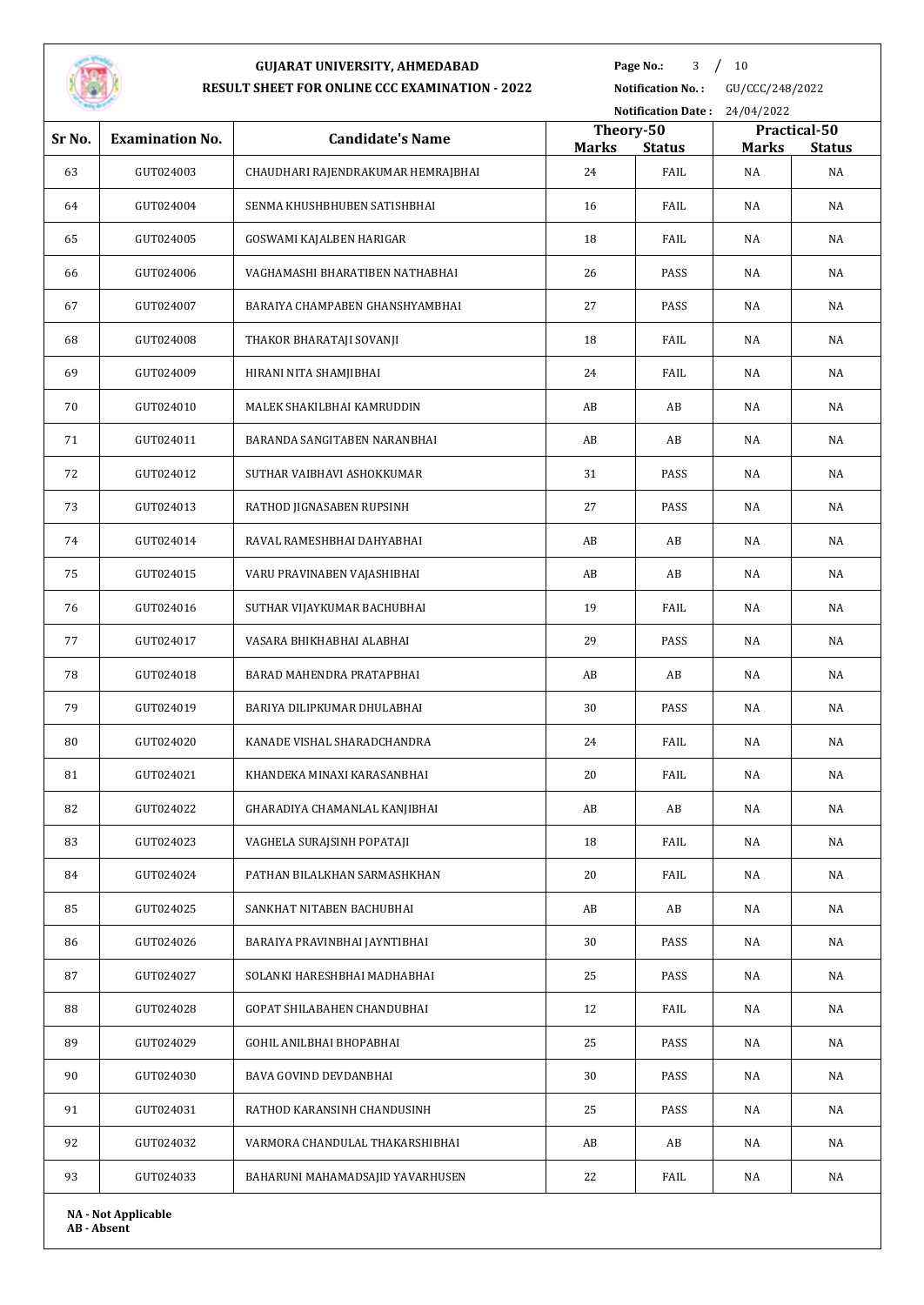

**Page No.:** / 10

**Notification No. :** GU/CCC/248/2022

|        |                            |                                     |                    |                     | Notification Date: 24/04/2022 |                     |  |  |
|--------|----------------------------|-------------------------------------|--------------------|---------------------|-------------------------------|---------------------|--|--|
| Sr No. | <b>Examination No.</b>     | <b>Candidate's Name</b>             | Theory-50          |                     |                               | Practical-50        |  |  |
| 94     | GUT024034                  | BARAIYA MANSUKHBHAI VITHTHALBHAI    | <b>Marks</b><br>AB | <b>Status</b><br>AB | <b>Marks</b><br>NA            | <b>Status</b><br>NA |  |  |
| 95     | GUT024035                  | <b>GUPTA USHA R</b>                 | AB                 | AB                  | NA                            | NA                  |  |  |
| 96     | GUT024036                  | GAMIT ANILBHAI ASHVINBHAI           | 18                 | FAIL                | NA                            | NA                  |  |  |
| 97     | GUT024037                  | VANKAR SUNITABEN ISHWARBHAI         | 23                 | FAIL                | NA                            | NA                  |  |  |
| 98     | GUT024038                  | CHAUDHARI ANKITKUMAR RAMSANGBHAI    | AB                 | AB                  | NA                            | NA                  |  |  |
| 99     | GUT024039                  | KHATARIYA MAYURI PRAVINBHAI         | 20                 | FAIL                | NA                            | NA                  |  |  |
| 100    | GUT024040                  | KAILA VINODBHAI PITAMBERBHAI        | AB                 | AB                  | NA                            | NA                  |  |  |
| 101    | GUT024041                  | CHAVDA PANKAJKUMAR GHANSHYAMBHAI    | 28                 | PASS                | NA                            | NA                  |  |  |
| 102    | GUT024042                  | BAPODARIYA RINKUBEN JAYDEVBHAI      | AB                 | AB                  | NA                            | NA                  |  |  |
| 103    | GUT024043                  | RAVAL NIDHIBEN CHANDRAKANTBHAI      | 24                 | FAIL                | NA                            | NA                  |  |  |
| 104    | GUT024044                  | GAUSWAMI PARITABEN DHANARAJGIRI     | 17                 | FAIL                | NA                            | NA                  |  |  |
| 105    | GUT024045                  | KHER JIGNASABEN RANCHHODBHAI        | AB                 | AB                  | NA                            | NA                  |  |  |
| 106    | GUT024046                  | JULAYAANSARI SAISTABANU ZAKIRHUSEIN | 27                 | PASS                | NA                            | NA                  |  |  |
| 107    | GUT024047                  | PATEL POONAM BHUPENDRABHAI          | 22                 | FAIL                | NA                            | NA                  |  |  |
| 108    | GUT024048                  | ZORA ALPABEN BABUBHAI               | AB                 | AB                  | NA                            | NA                  |  |  |
| 109    | GUT024049                  | PARMAR KAMLESHKUMAR DHULABHAI       | AB                 | AB                  | NA                            | NA                  |  |  |
| 110    | GUT024050                  | RATHOD AJITSINH KISHORSINH          | 27                 | PASS                | NA                            | NA                  |  |  |
| 111    | GUT024051                  | PARMAR PRADIPSINH NARSHANGBHAI      | 27                 | PASS                | NA                            | NA                  |  |  |
| 112    | GUT024052                  | KHALAS PARTH BHARATBHAI             | 16                 | FAIL                | NA                            | NA                  |  |  |
| 113    | GUT024053                  | BAGATHALIYA KIRANBEN MANSUKHBHAI    | 26                 | PASS                | NA                            | NA                  |  |  |
| 114    | GUT024054                  | CHARPOT ALPESHKUMAR KALASING        | 26                 | PASS                | NA                            | NA                  |  |  |
| 115    | GUT024055                  | GOHIL RAMSENGBHAI JIVABHAI          | AB                 | AB                  | NA                            | NA                  |  |  |
| 116    | GUT024056                  | KUMBHAR MANOJ DAMRABHAI             | 32                 | PASS                | NA                            | NA                  |  |  |
| 117    | GUT024057                  | GADHAVI MITTALBEN VISHNUDAN         | AB                 | AB                  | NA                            | NA                  |  |  |
| 118    | GUT024058                  | SISODIYA BHAVSINH AMARABHAI         | 27                 | PASS                | NA                            | NA                  |  |  |
| 119    | GUT024059                  | GOHIL RAMSINH JIVABHAI              | AB                 | AB                  | NA                            | NA                  |  |  |
| 120    | GUT024060                  | CHAUDHARY JIGISHABEN KUVRABHAI      | 18                 | FAIL                | NA                            | NA                  |  |  |
| 121    | GUT024061                  | MACHHI DAXABEN PARSOTTAMBHAI        | 33                 | PASS                | NA                            | NA                  |  |  |
| 122    | GUT024062                  | PARMAR DILIPBHAI MERUBHAI           | 22                 | FAIL                | NA                            | NA                  |  |  |
| 123    | GUT024063                  | PARMAR BHARATKUMAR DAHYALAL         | AB                 | AB                  | NA                            | NA                  |  |  |
| 124    | GUT024064                  | PARMAR VISHNUBHAI MEGHABHAI         | 28                 | PASS                | NA                            | NA                  |  |  |
|        | <b>NA - Not Applicable</b> |                                     |                    |                     |                               |                     |  |  |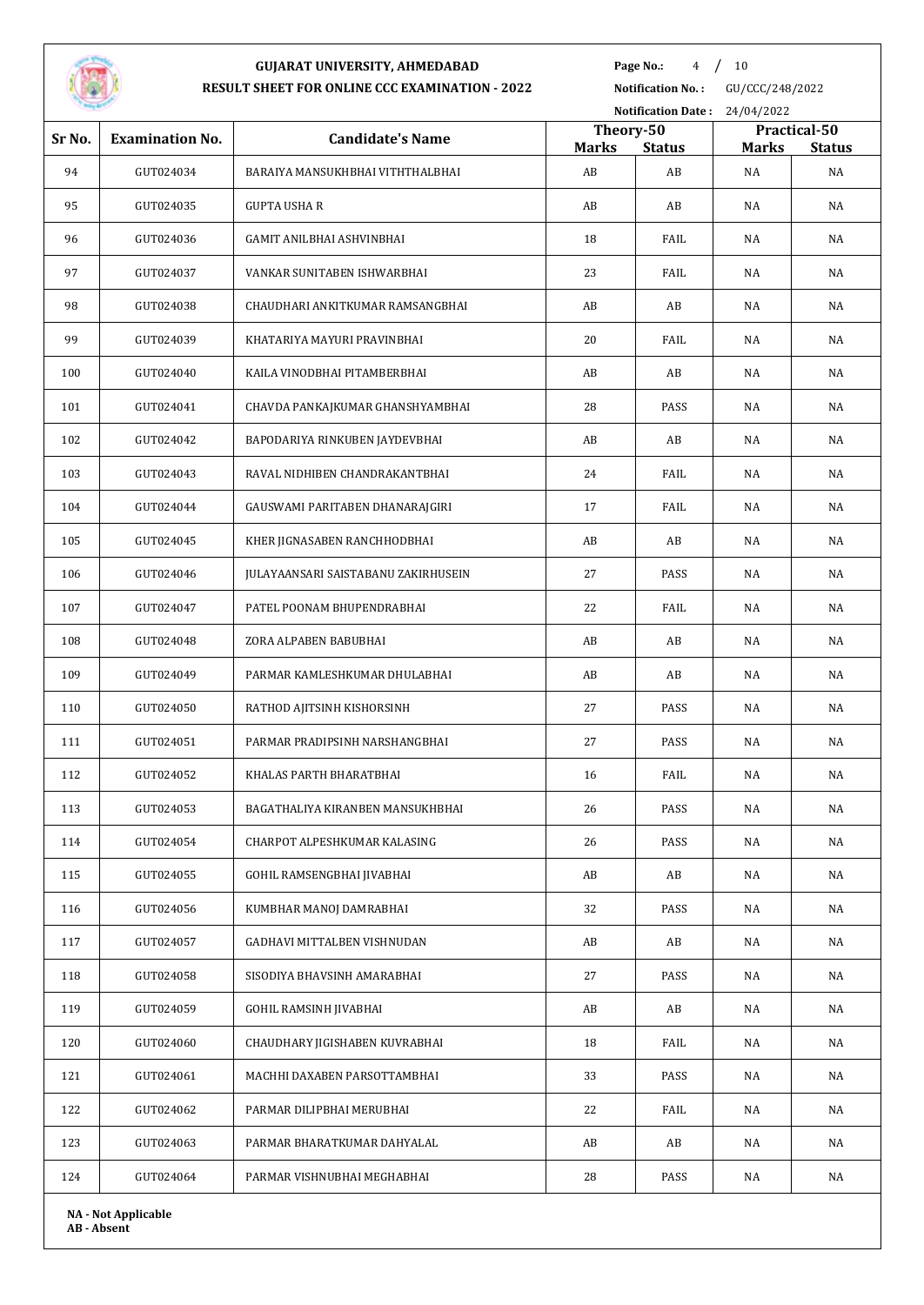

**Page No.:** 5 / 10

**Notification No. :** GU/CCC/248/2022

|        |                            |                                   |                    | <b>Notification Date:</b> | 24/04/2022         |                     |  |  |
|--------|----------------------------|-----------------------------------|--------------------|---------------------------|--------------------|---------------------|--|--|
| Sr No. | <b>Examination No.</b>     | <b>Candidate's Name</b>           | Theory-50          |                           |                    | Practical-50        |  |  |
| 125    | GUT024065                  | JADAV NARANBHAI PRABHATBHAI       | <b>Marks</b><br>22 | <b>Status</b><br>FAIL     | <b>Marks</b><br>NA | <b>Status</b><br>NA |  |  |
| 126    | GUT024066                  | VANKAR SANJAYKUMAR VITTHALBHAI    | AB                 | AB                        | NA                 | NA                  |  |  |
| 127    | GUT024067                  | MAHETA MANISHKUMAR DHIRAJLALA     | AB                 | AB                        | NA                 | NA                  |  |  |
| 128    | GUT024068                  | PRAJAPATI NIRUPABEN JAYANTIBHAI   | 30                 | PASS                      | NA                 | NA                  |  |  |
| 129    | GUT024069                  |                                   | AB                 | AB                        | <b>NA</b>          | NA                  |  |  |
|        |                            | RAVLJI SURENDRASINH PRAVINSINH    |                    |                           |                    |                     |  |  |
| 130    | GUT024070                  | VADHER NILAM SARDULBHAI           | AB                 | AB                        | NA                 | NA                  |  |  |
| 131    | GUT024071                  | SOLANKI PRAVINA SARMANBHAI        | AB                 | AB                        | NA                 | NA                  |  |  |
| 132    | GUT024072                  | MUNDHAVA PUSHPA DEVABHAI          | 31                 | PASS                      | NA                 | NA                  |  |  |
| 133    | GUT024073                  | KAMLIYA BABBHAI DANUBHAI          | 24                 | FAIL                      | NA                 | NA                  |  |  |
| 134    | GUT024074                  | PARGHI RUTVIKABAHEN BIPINBHAI     | 20                 | FAIL                      | <b>NA</b>          | NA                  |  |  |
| 135    | GUT024075                  | RATHOD KAMLESHBHAI KARSHANBHAI    | 17                 | FAIL                      | NA                 | NA                  |  |  |
| 136    | GUT024076                  | CHAUHAN DEEPA NITINBHAI           | 28                 | PASS                      | NA                 | NA                  |  |  |
| 137    | GUT024077                  | PATEL SHETULKUMAR ARVINDBHAI      | AB                 | AB                        | NA                 | NA                  |  |  |
| 138    | GUT024078                  | MITHAPARA DASHRATHBHAI RAMNIKBHAI | 17                 | FAIL                      | NA                 | NA                  |  |  |
| 139    | GUT024079                  | GOHIL KOMALBEN VASHARAMBHAI       | 22                 | FAIL                      | NA                 | NA                  |  |  |
| 140    | GUT024080                  | DESAI JOSHANABEN VELABHAI         | 24                 | FAIL                      | NA                 | NA                  |  |  |
| 141    | GUT024081                  | KHOKHAR RESHMABEN RASULBHAI       | 14                 | FAIL                      | NA                 | NA                  |  |  |
| 142    | GUT024082                  | PARMAR SUMANBEN MAHESHBHAI        | 28                 | PASS                      | NA                 | NA                  |  |  |
| 143    | GUT024083                  | JAT NEETABEN PRAHLADJI            | 17                 | FAIL                      | NA                 | NA                  |  |  |
| 144    | GUT024084                  | PATEL KOMALBEN DHANJIBHAI         | 23                 | FAIL                      | NA                 | NA                  |  |  |
| 145    | GUT024085                  | GAMETI MOHINIKUMARI SAVJIBHAI     | 41                 | PASS                      | NA                 | NA                  |  |  |
| 146    | GUT024086                  | DESAI ISHITABEN NARAYANBHAI       | 22                 | FAIL                      | NA                 | NA                  |  |  |
| 147    | GUT024087                  | SOLANKI ASHOK BHAI ODHABHAI       | 24                 | FAIL                      | NA                 | NA                  |  |  |
| 148    | GUT024088                  | HERMA AKSHAY KUMAR VANRAJBHAI     | 28                 | PASS                      | NA                 | NA                  |  |  |
| 149    | GUT024089                  | GALCHAR SARMANBHAI SIDIBHAI       | AB                 | AB                        | NA                 | NA                  |  |  |
| 150    | GUT024090                  | BARAIYA GHUSABHAI RAIYABHAI       | AB                 | AB                        | NA                 | NA                  |  |  |
| 151    | GUT024091                  | RAVAL ARUNABEN HARGOVANBHAI       | 29                 | PASS                      | NA                 | NA                  |  |  |
| 152    | GUT024092                  | BHATIYA ANUBEN DHANABHAI          | AB                 | AB                        | NA                 | NA                  |  |  |
| 153    | GUT024093                  | JANI RASIKLAL KANTILAL            | 19                 | FAIL                      | NA                 | NA                  |  |  |
| 154    | GUT024094                  | CHRISTY NEEYATI RAJESH KUMAR      | 17                 | FAIL                      | NA                 | NA                  |  |  |
| 155    | GUT024095                  | MALAVIYA DAXA CHHAGANBHAI         | AB                 | AB                        | NA                 | NA                  |  |  |
|        | <b>NA - Not Applicable</b> |                                   |                    |                           |                    |                     |  |  |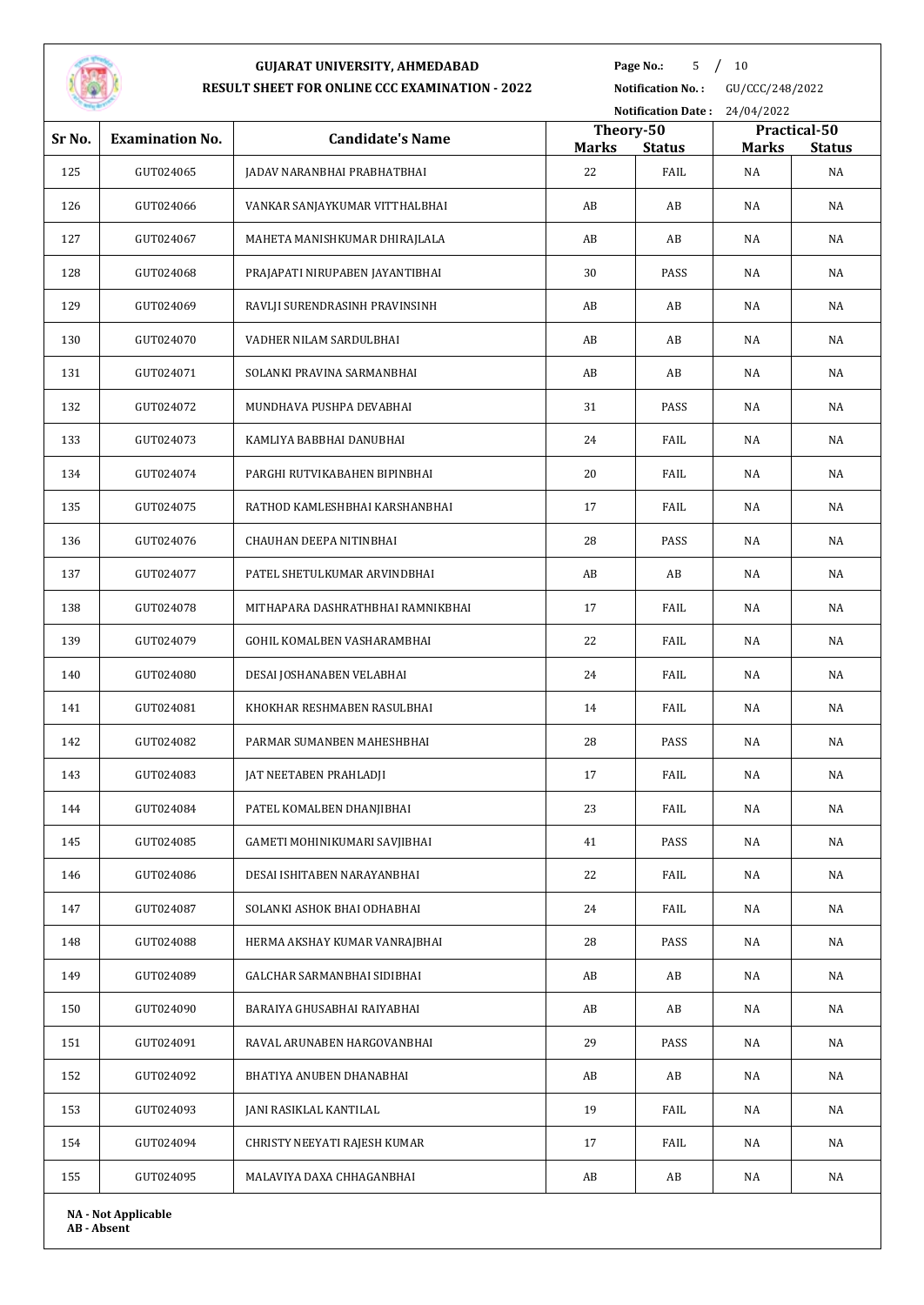

**Page No.:** /  $10$ 

**Notification No. :** GU/CCC/248/2022

| <b>STATISTICS</b><br><b>Notification Date:</b><br>24/04/2022 |                        |                                  |                    |                       |                    |                     |
|--------------------------------------------------------------|------------------------|----------------------------------|--------------------|-----------------------|--------------------|---------------------|
| Sr No.                                                       | <b>Examination No.</b> | <b>Candidate's Name</b>          | Theory-50          |                       |                    | Practical-50        |
| 156                                                          | GUT024096              | BHENJALIYA BHAVIKA BHAGVANBHAI   | <b>Marks</b><br>29 | <b>Status</b><br>PASS | <b>Marks</b><br>NA | <b>Status</b><br>NA |
| 157                                                          | GUT024097              | DESAI ARJANBHAI VEJABHAI         | 18                 | FAIL                  | NA                 | NA                  |
| 158                                                          | GUT024098              | VISAT REKHABEN DINESHBHAI        | 32                 | PASS                  | NA                 | NA                  |
| 159                                                          | GUT024099              | VYAS BAKULABEN SHIVRAMBHAI       | 27                 | PASS                  | NA                 | NA                  |
| 160                                                          | GUT024100              | RABARI NARANBHAI NAGJIBHAI       | AB                 | AB                    | NA                 | NA                  |
| 161                                                          | GUT024101              | GAUSWAMI GAYATRIBEN KANUVAN      | 22                 | FAIL                  | NA                 | NA                  |
| 162                                                          | GUT024102              | CHAUDHARY AMARATIBEN PIRABHAI    | 23                 | FAIL                  | NA                 | NA                  |
| 163                                                          | GUT024103              | JOLIYA MANJUBEN KALUBHAI         | 26                 | PASS                  | NA                 | NA                  |
| 164                                                          | GUT024104              | VAKANI JITENDRA JAYNTILAL        | 26                 | PASS                  | NA                 | NA                  |
| 165                                                          | GUT024105              | GARVAL SUMITRABEN RATNABHAI      | 30                 | PASS                  | NA                 | NA                  |
| 166                                                          | GUT024106              | PAREKH PIYUSHKUMAR RAMESHBHAI    | AB                 | AB                    | NA                 | NA                  |
| 167                                                          | GUT024107              | PRAJAPATI DIPAKKUMAR KALIDAS     | AB                 | AB                    | NA                 | NA                  |
| 168                                                          | GUT024108              | DARJI JIGARKUMAR SURESHBHAI      | AB                 | AB                    | NA                 | NA                  |
| 169                                                          | GUT024109              | <b>GAMIT REENABEN GADIYABHAI</b> | 34                 | PASS                  | NA                 | NA                  |
| 170                                                          | GUT024110              | CHAD DIPIKABEN UKABHAI           | 24                 | FAIL                  | NA                 | NA                  |
| 171                                                          | GUT024111              | CHAUDHARI SUMITRABEN DANABHAI    | 21                 | FAIL                  | NA                 | NA                  |
| 172                                                          | GUT024112              | CHAUHAN AJITSINH CHANDANSINH     | 22                 | FAIL                  | NA                 | NA                  |
| 173                                                          | GUT024113              | BAMANIYA CHIRAGKUMAR             | 28                 | PASS                  | NA                 | NA                  |
| 174                                                          | GUT024114              | SARAVAIYA SHILPABEN POPATBHAI    | 24                 | FAIL                  | NA                 | NA                  |
| 175                                                          | GUT024115              | DETHA HARISANG JIBHAIDAN         | 25                 | PASS                  | NA                 | NA                  |
| 176                                                          | GUT024116              | SOLANKI KUNJAN BHANJIBHAI        | AB                 | AB                    | NA                 | NA                  |
| 177                                                          | GUT024117              | PATEL TARUN PRAVINKUMAR          | 19                 | FAIL                  | NA                 | NA                  |
| 178                                                          | GUT024118              | AGRAVAT MENSI TUSHARBHAI         | 24                 | FAIL                  | NA                 | NA                  |
| 179                                                          | GUT024119              | ZALA HARSHABEN JESINGBHAI        | AB                 | AB                    | NA                 | NA                  |
| 180                                                          | GUT024120              | CHAUDHARI SURESHBHAI GANESHBHAI  | 25                 | PASS                  | NA                 | NA                  |
| 181                                                          | GUT024121              | DAMA SUNITABEN SAVAJIBHAI        | 15                 | FAIL                  | NA                 | NA                  |
| 182                                                          | GUT024122              | BARIA JIGNESHKUMAR NARENDRASINH  | 24                 | FAIL                  | NA                 | NA                  |
| 183                                                          | GUT024123              | GADHAVI SUDHIRKUMAR DADUBHAI     | 28                 | PASS                  | NA                 | NA                  |
| 184                                                          | GUT024124              | CHAUHAN JAHIDBHAI KASAMBHAI      | 23                 | FAIL                  | NA                 | NA                  |
| 185                                                          | GUT024125              | MAKWANA SANJAYKUMAR BACHUBHAI    | 19                 | FAIL                  | NA                 | NA                  |
| 186                                                          | GUT024126              | RATHOD DANABHAI PITHABHAI        | AB                 | AB                    | NA                 | NA                  |
|                                                              |                        |                                  |                    |                       |                    |                     |

**NA - Not Applicable AB - Absent**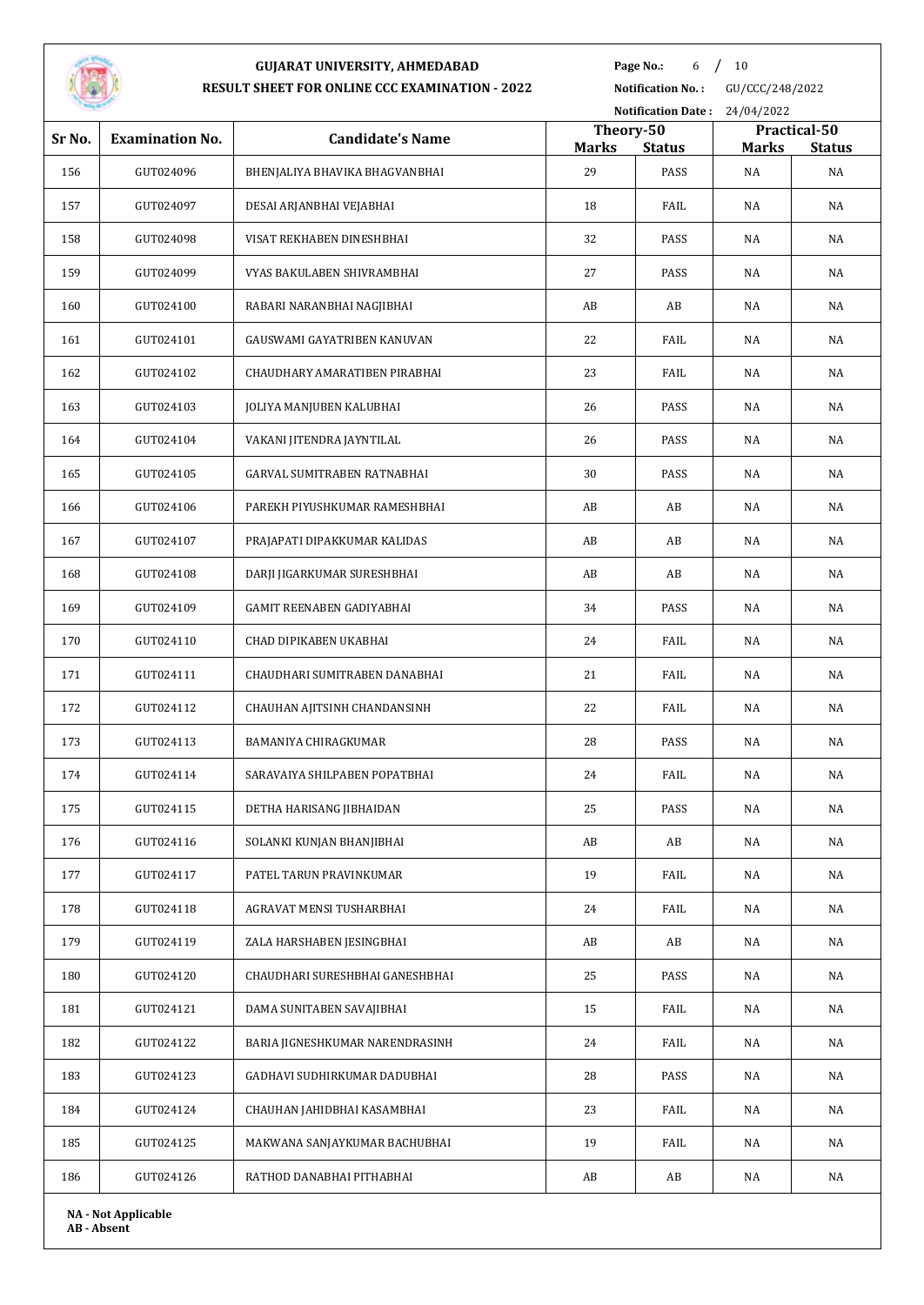

Page No.: 7 / 10

**Notification No. :** GU/CCC/248/2022

|        |                        |                                   |                    | Notification Date: 24/04/2022 |                    |                     |
|--------|------------------------|-----------------------------------|--------------------|-------------------------------|--------------------|---------------------|
| Sr No. | <b>Examination No.</b> | <b>Candidate's Name</b>           | Theory-50          |                               |                    | Practical-50        |
| 187    | GUT024127              | PARMAR MINAXIBEN HASMUKHBHAI      | <b>Marks</b><br>29 | <b>Status</b><br>PASS         | <b>Marks</b><br>NA | <b>Status</b><br>NA |
| 188    | GUT024128              | SOSA MULJIBHAI BHANABHAI          | 14                 | FAIL                          | NA                 | NA                  |
| 189    | GUT024129              | MEVADA RAMESHKUMAR MALABHAI       | 21                 | FAIL                          | NA                 | NA                  |
| 190    | GUT024130              | SATHAVARA JAIMINIBEN KAMLESHKUMAR | 23                 | FAIL                          | NA                 | NA                  |
|        |                        |                                   |                    |                               |                    |                     |
| 191    | GUT024131              | BHANDERI AJAY BABUBHAI            | 21                 | FAIL                          | NA                 | NA                  |
| 192    | GUT024132              | MITHAPARA JAMNABEN NATHABHAI      | 27                 | PASS                          | NA                 | NA                  |
| 193    | GUT024133              | PARMAR KANJIBHAI BHIKHABHAI       | AB                 | AB                            | NA                 | NA                  |
| 194    | GUT024134              | MAKWANA CHETAN VALJIBHAI          | 29                 | PASS                          | NA                 | NA                  |
| 195    | GUT024135              | VIRPURA MANTHANSINH SOHANSINH     | AB                 | AB                            | NA                 | NA                  |
| 196    | GUT024136              | NITABEN AMRUTLAL DARJI            | 22                 | FAIL                          | NA                 | NA                  |
| 197    | GUT024137              | RAVAL VIJAYKUMAR HEMAJIBHAI       | 24                 | FAIL                          | NA                 | NA                  |
| 198    | GUT024138              | VADHER HETALBEN DAYABHAI          | AB                 | AB                            | NA                 | NA                  |
| 199    | GUT024139              | SHAIKH ABDULKHALID ABDULKADAR     | 31                 | PASS                          | NA                 | NA                  |
| 200    | GUT024140              | THAKOR BHARATJI LAGDHIRJI         | 29                 | PASS                          | NA                 | NA                  |
| 201    | GUT024141              | SARTEJA ATULKUMAR LADHUBHAI       | 25                 | PASS                          | NA                 | NA                  |
| 202    | GUT024142              | SARVAIYA PRAGNABEN GOBARBHAI      | AB                 | AB                            | NA                 | NA                  |
| 203    | GUT024143              | MAKWANA MANISHABEN NARESHBHAI     | 21                 | FAIL                          | NA                 | NA                  |
| 204    | GUT024144              | MAKADIYA MANISHABEN BHANJIBHAI    | AB                 | AB                            | NA                 | NA                  |
| 205    | GUT024145              | CHAD DIPIKABEN UKABHAI            | AB                 | AB                            | NA                 | NA                  |
| 206    | GUT024146              | TAVIYA NITABEN JERAMBHAI          | 20                 | FAIL                          | NA                 | NA                  |
| 207    | GUT024147              | BARAIYA JAGRUTIBEN MANUBHAI       | 19                 | FAIL                          | NA                 | NA                  |
| 208    | GUT024148              | BHATT RUDRADATT MANSHUKHBHAI      | 18                 | FAIL                          | NA                 | NA                  |
| 209    | GUT024149              | KANZARIYA POOJABAHEN SHANKARABHAI | AB                 | AB                            | NA                 | NA                  |
| 210    | GUT024150              | KANZARIYA HIRALBEN HARAJIVANBHAI  | AB                 | AB                            | NA                 | NA                  |
| 211    | GUT024151              | CHAVDA RAMILA NATVARBHAI          | 28                 | PASS                          | NA                 | NA                  |
| 212    | GUT024152              | PATOLIYA INDUBEN HITESHBHAI       | AB                 | AB                            | NA                 | NA                  |
| 213    | GUT024153              | GADHAVI BHARATDAN SHAMBHUDAN      | AB                 | AB                            | NA                 | NA                  |
| 214    | GUT024154              | BHARAD RAJESH BHARATBHAI          | AB                 | AB                            | NA                 | NA                  |
| 215    | GUT024155              | PATOLIYA INDUBEN HITESHBHAI       | AB                 | AB                            | NA                 | NA                  |
| 216    | GUT024156              | PARMAR RINKAL DHIRAJLAL           | 26                 | PASS                          | NA                 | NA                  |
| 217    | GUT024157              | MISHRA NILAM RAMPRASAD            | 24                 | FAIL                          | NA                 | NA                  |
|        |                        |                                   |                    |                               |                    |                     |

**NA - Not Applicable AB - Absent**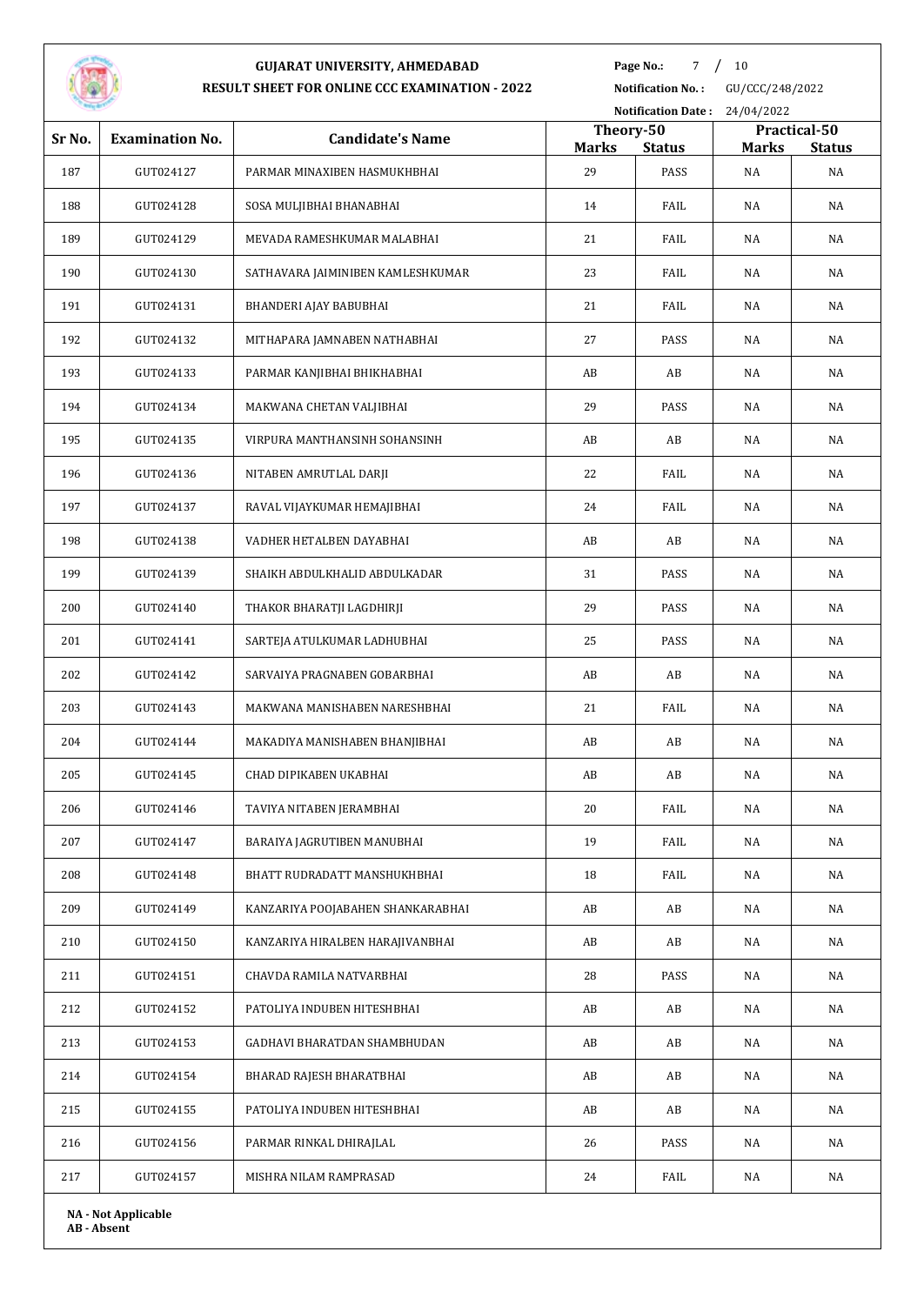

Page No.: 8 / 10

**Notification No. :** GU/CCC/248/2022

|        |                            |                                    |                    | <b>Notification Date:</b> | 24/04/2022         |                     |
|--------|----------------------------|------------------------------------|--------------------|---------------------------|--------------------|---------------------|
| Sr No. | <b>Examination No.</b>     | <b>Candidate's Name</b>            | Theory-50          |                           |                    | Practical-50        |
| 218    | GUT024158                  | DARJI HINABAHEN SURPALBHAI         | <b>Marks</b><br>30 | <b>Status</b><br>PASS     | <b>Marks</b><br>NA | <b>Status</b><br>NA |
| 219    | GUT024159                  | CHAUDHARI SHMLABHAI RAGABHAI       | AB                 | AB                        | NA                 | NA                  |
| 220    | GUT024160                  | ZALA RANJITSINH VIJAYSINH          | AB                 | AB                        | NA                 | NA                  |
| 221    | GUT024161                  | BHUNATAR DIVYAKANT JAYANTILAL      | AB                 | AB                        | NA                 | NA                  |
| 222    | GUT024162                  | RAHEVAR JAYPALSINGH PRAVINSINGH    | 18                 | FAIL                      | NA                 | NA                  |
| 223    | GUT024163                  | CHAUDHARI VIMALABEN PRABHUBHAI     | 21                 | FAIL                      | NA                 | NA                  |
| 224    | GUT024164                  | PATOLIYA INDUBEN HITESHBHAI        | 28                 | PASS                      | NA                 | NA                  |
| 225    | GUT024165                  | CHAD MAHESH KANJI                  | AB                 | AB                        | NA                 | NA                  |
| 226    | GUT024166                  | PATEL HETALBEN NATHABHAI           | 20                 | FAIL                      | NA                 | NA                  |
| 227    | GUT024167                  | NANDANIYA BHAVNA PUNJABHAI         | AB                 | AB                        | NA                 | NA                  |
| 228    | GUT024168                  | SOLANKI SHAILESHKUMAR PARTAPBHAI   | AB                 | AB                        | NA                 | NA                  |
| 229    | GUT024169                  | PARMAR KANJIBHAI BHIKHABHAI        | 26                 | PASS                      | NA                 | NA                  |
| 230    | GUT024170                  | BAMBHVA NIKHIL MANGLABHA           | 21                 | FAIL                      | NA                 | NA                  |
| 231    | GUT024171                  | CHRISTIAN RENISHA RAJNIKANT        | 16                 | FAIL                      | NA                 | NA                  |
| 232    | GUT024172                  | JADEJA HARSHABA HEMENDRASINH       | 23                 | FAIL                      | NA                 | NA                  |
| 233    | GUT024173                  | KATARA DIPAKKUMAR MINESHBHAI       | 19                 | FAIL                      | NA                 | NA                  |
| 234    | GUT024174                  | PATEL MUKESHKUMAR PARVATSINH       | AB                 | AB                        | NA                 | NA                  |
| 235    | GUT024175                  | GOHIL SHIVBHADRASINH HARDEVSINH    | 27                 | PASS                      | NA                 | NA                  |
| 236    | GUT024176                  | ASARI NAYANABEN KALUBHAI           | 20                 | FAIL                      | NA                 | NA                  |
| 237    | GUT024177                  | CHAUHAN DINESHBHAI KHEMABHAI       | AB                 | AB                        | NA                 | NA                  |
| 238    | GUT024178                  | MAKWANA KANCHANBEN DHIRUBHAI       | 24                 | FAIL                      | NA                 | NA                  |
| 239    | GUT024179                  | BHARVAD VIJYABEN KARSHANBHAI       | 23                 | FAIL                      | NA                 | NA                  |
| 240    | GUT024180                  | MAKVANA LAXMI KARABHAI             | 22                 | FAIL                      | NA                 | NA                  |
| 241    | GUT024181                  | SHIYAL VASHRAMBHAI GANESHBHAI      | 28                 | PASS                      | NA                 | NA                  |
| 242    | GUT024182                  | SHYAL VASHRAMBHAI GANESHBHAI       | AB                 | AB                        | NA                 | NA                  |
| 243    | GUT024183                  | BUVAL SANJAYKUMAR NANAJIBHAI       | AB                 | AB                        | NA                 | NA                  |
| 244    | GUT024184                  | PATEL KAMINIBAHEN RAMESHBHAI       | AB                 | AB                        | NA                 | NA                  |
| 245    | GUT024185                  | JADEJA MANGALSINH BHARATSINH       | 18                 | FAIL                      | NA                 | NA                  |
| 246    | GUT024186                  | VARSAT DAXABEN MAGANBHAI           | 32                 | PASS                      | NA                 | NA                  |
| 247    | GUT024187                  | VASAVELIYA JAYANTIBHAI JAGDISHBHAI | 22                 | FAIL                      | NA                 | NA                  |
| 248    | GUT024188                  | CHAUDHARY BHARGAV VINUBHAI         | 27                 | PASS                      | NA                 | NA                  |
|        | <b>NA - Not Applicable</b> |                                    |                    |                           |                    |                     |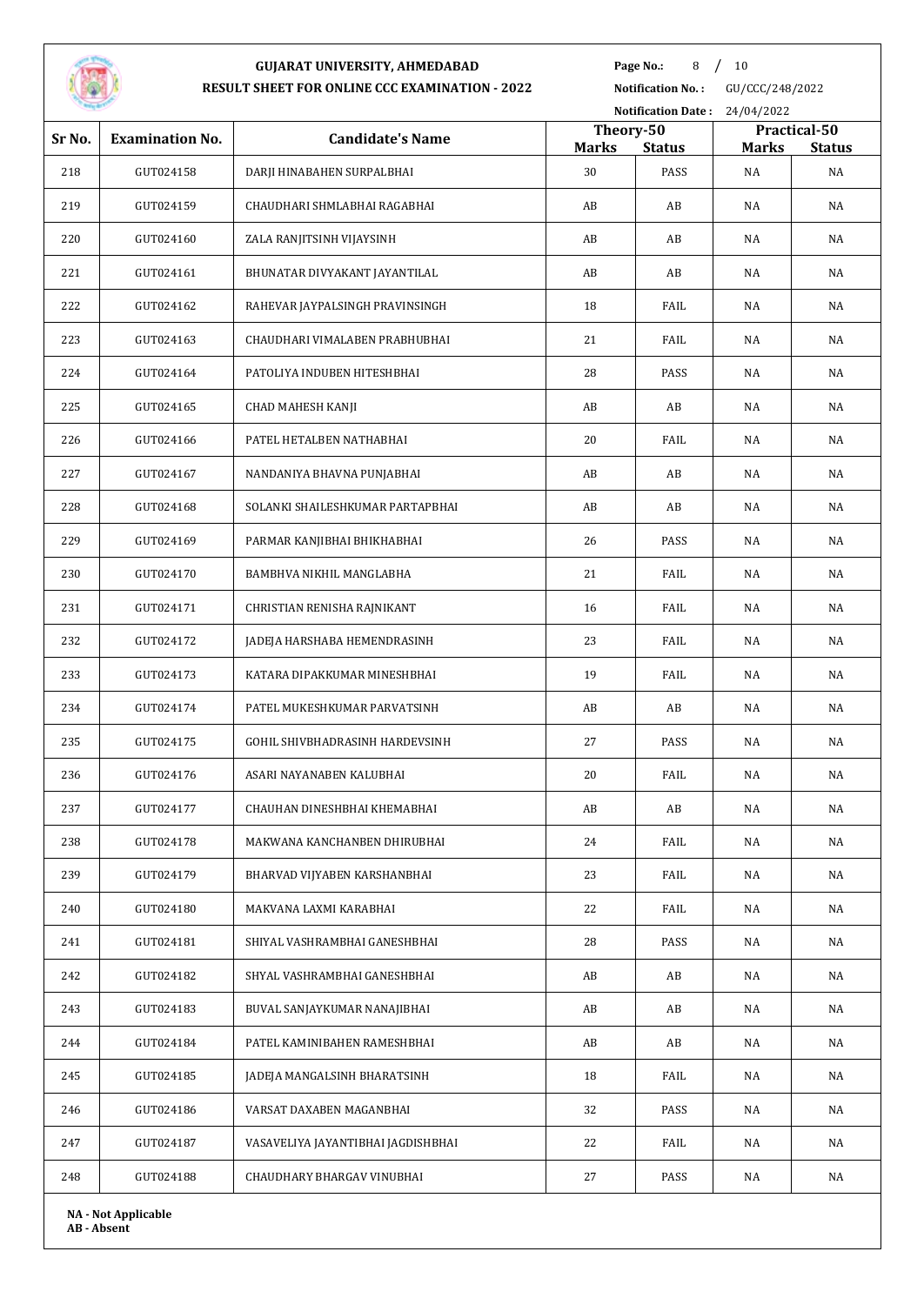

Page No.: 9 / 10

**Notification No. :** GU/CCC/248/2022

| <b>STATISTICS</b> |                            |                                  |                    | <b>Notification Date:</b> | 24/04/2022         |                     |
|-------------------|----------------------------|----------------------------------|--------------------|---------------------------|--------------------|---------------------|
| Sr No.            | <b>Examination No.</b>     | <b>Candidate's Name</b>          | Theory-50          |                           |                    | Practical-50        |
| 249               | GUT024189                  | HADAGARDA MANJULABEN LIMBABHAI   | <b>Marks</b><br>AB | <b>Status</b><br>AB       | <b>Marks</b><br>NA | <b>Status</b><br>NA |
| 250               | GUT024190                  | BAROT MITKUMAR JAYESHKUMAR       | 25                 | PASS                      | NA                 | NA                  |
| 251               | GUT024191                  | PARMAR VIPUL GOVINDBHAI          | 22                 | FAIL                      | NA                 | NA                  |
| 252               | GUT024192                  | CHAUHAN SHOBHNABEN KARSHANBHAI   | AB                 | AB                        | NA                 | NA                  |
| 253               | GUT024193                  | OLAKIYA RINABEN RASIKBHAI        | 18                 | FAIL                      | NA                 | NA                  |
| 254               | GUT024194                  | DANGI CHAKIBEN DHANAJI           | AB                 | AB                        | NA                 | NA                  |
| 255               | GUT024195                  | CHAUDHARI SUNITABEN SAGARAMBHAI  | 22                 | FAIL                      | NA                 | NA                  |
| 256               | GUT024196                  | BHABHOR BHARATKUMAR RUPSINGBHAI  | 28                 | PASS                      | NA                 | NA                  |
|                   | GUT024197                  |                                  |                    |                           |                    |                     |
| 257               |                            | NAKUM BHARATKUMAR DUDABHAI       | 26                 | PASS                      | NA                 | NA                  |
| 258               | GUT024198                  | VALA KANAKSINH KALABHAI          | 24                 | FAIL                      | NA                 | NA                  |
| 259               | GUT024199                  | VASAVA ARJUNBHAI JATARIYABHAI    | AB                 | AB                        | NA                 | NA                  |
| 260               | GUT024200                  | DUNGRABHIL BACHUBHAI LOKADIABHAI | 20                 | FAIL                      | NA                 | NA                  |
| 261               | GUT024201                  | BARANDA MANHARBHAI KAMJIBHAI     | 21                 | FAIL                      | NA                 | NA                  |
| 262               | GUT024202                  | DANGI CHAKIBEN DHANAJI           | 21                 | FAIL                      | NA                 | NA                  |
| 263               | GUT024203                  | PATEL VIPULKUMAR BABABHAI        | 25                 | PASS                      | NA                 | NA                  |
| 264               | GUT024204                  | MODIYA DIPIKAKUMARI DILIPBHAI    | AB                 | AB                        | NA                 | NA                  |
| 265               | GUT024205                  | <b>GOHEL NEEL RAJESHBHAI</b>     | 35                 | PASS                      | NA                 | NA                  |
| 266               | GUT024206                  | DESAI PURABEN ISHVARBHAI         | AB                 | AB                        | NA                 | NA                  |
| 267               | GUT024207                  | MARU BHAVESH KISHORBHAI          | AB                 | AB                        | NA                 | NA                  |
| 268               | GUT024208                  | CHAUDHARI AJAYKUMAR ASHOKBHAI    | AB                 | $\mathbf{A}\mathbf{B}$    | NA                 | NA                  |
| 269               | GUT024209                  | PRAJAPATI KOMALBEN AMRUTLAL      | AB                 | AB                        | NA                 | NA                  |
| 270               | GUT024210                  | MARU BHAVESH KISHORBHAI          | 39                 | PASS                      | NA                 | NA                  |
| 271               | GUT024211                  | DESAI SEJAL RAMANBHAI            | 32                 | PASS                      | NA                 | NA                  |
| 272               | GUT024212                  | BAMROTIYA KIRANBEN PITHABHAI     | AB                 | AB                        | NA                 | NA                  |
| 273               | GUT024213                  | SOLANKI BALVANTSINH SOMSINH      | 29                 | PASS                      | NA                 | NA                  |
| 274               | GUT024214                  | UPADALA MANUBEN SOMABHAI         | AB                 | AB                        | NA                 | NA                  |
| 275               | GUT024215                  | LALJI BHAI GOBAR BHAI RATADIYA   | 27                 | PASS                      | NA                 | NA                  |
| 276               | GUT024216                  | CHAUDHARY MUNESHKUMAR BHALABHAI  | 22                 | FAIL                      | NA                 | NA                  |
| 277               | GUT024217                  | DESAI BHARATBHAI BHAGVANBHAI     | 29                 | PASS                      | NA                 | NA                  |
| 278               | GUT024218                  | JADEJA SANJAYSINH KANUBHA        | 30                 | PASS                      | NA                 | NA                  |
| 279               | GUT024219                  | PARMAR KAUSHALYABA RANCHHODSINH  | AB                 | AB                        | NA                 | NA                  |
|                   | <b>NA - Not Applicable</b> |                                  |                    |                           |                    |                     |